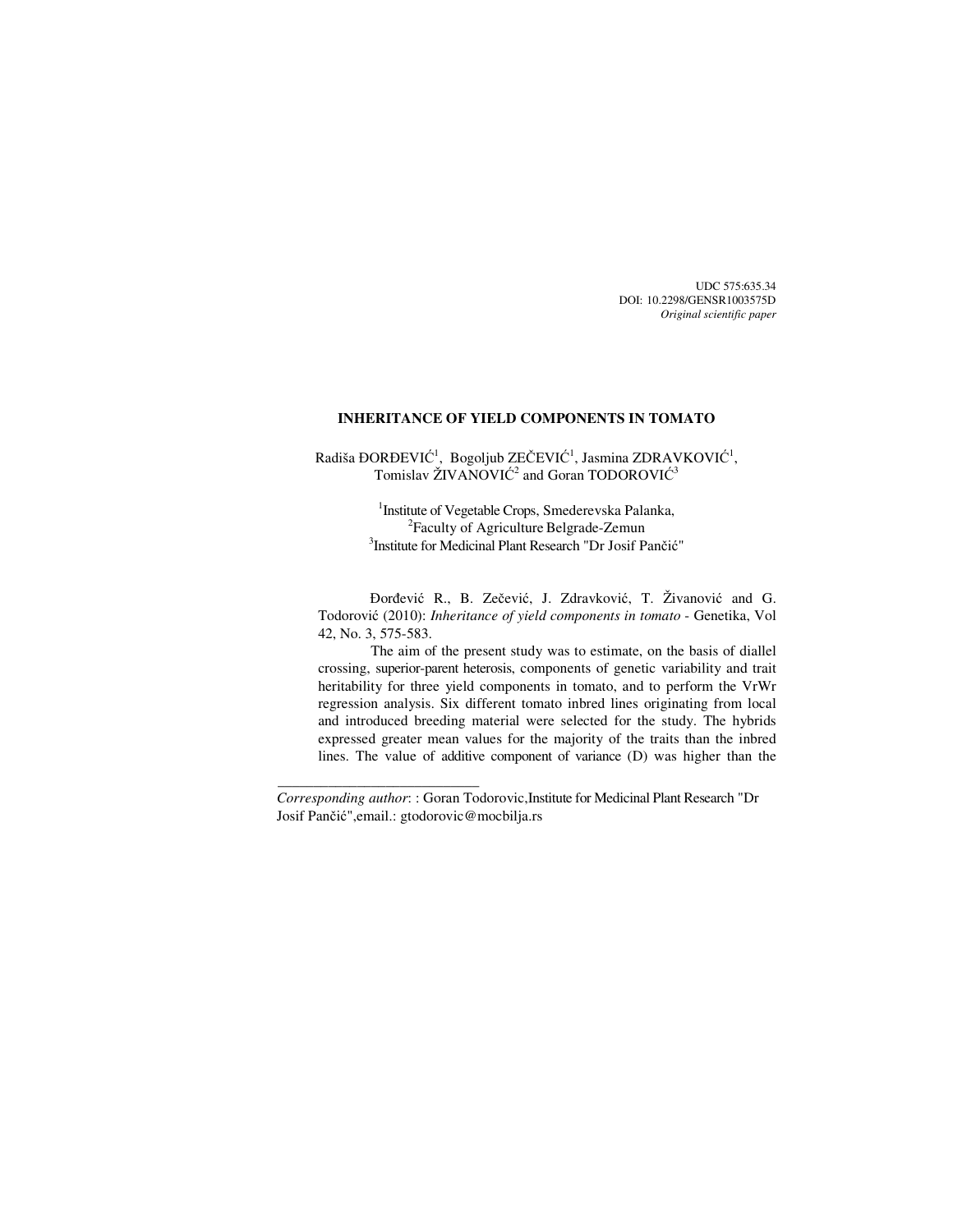value of the dominant variance  $(H_1 \text{ and } H_2)$  for the number of fruits per plant and the average fruit weight, while the value of the dominant component of variance was higher for the fruit weight per plant. Positive values of additive x dominant genetic effect interaction (F) for the observed traits point to a greater participation of dominant alleles in the inheritance of these traits, which was confirmed by the coefficients  $H<sub>2</sub>/4H<sub>1</sub>$  (0.208-0.228) and by the ratio KD/KR being greater than unity (1.129-1.536). The values of the average degree of dominance  $\sqrt{H_1/D}$  , lower than unity for the number of fruits per plant and the average fruit weight, indicate that these traits were inherited by partial dominance. Furthermore, values of the degree of dominance greater than unity for the fruit weight indicate that this trait was inherited by dominance or superdominance. These conclusions were also confirmed by high values of the broad- and narrow-sense heritability that varied from 98.88% to 99.44%, i.e., from 45.06 to 87.51%, respectively, as well as, by the VrWr regression for the observed traits in the  $F_1$  generation.

*Key words:* heritability, heterosis, regression analysis, tomato, yield components

# **INTRODUCTION**

The tomato yield is a complex trait that encompasses several components that are quantitative in nature thee inheritance of which is polygenic. Investigation on inheritance of tomato yield and yield components is very important for breeding (ZDRAVKOVIĆ *et al*., 2010). Phenotypic variability of the quantitative traits is *continuous* and caused by genotypic variability, variability due to the effects of environmental factors and their interaction. The analysis of *continuous* genetic variability cannot be based on the separation and measurement of a great number of individual genes, rather the gene effects have to be measured together in order to obtain basic information on the genetic nature of an observed trait by the use of complex biometric methods. The fruit weight, the number and weight of fruits per plant, and the diameter and the length of the fruits are the most important morphological and quantitative traits of the tomato fruit that directly or indirectly affect the tomato yield. These traits, as well as other quantitative traits, are under the influence of genetic factors, additive ones (KAMRUZZAHAN *et al*., 2000 and HAYDAR *et al*. 2007), environmental factors, crop density (HIDAYATULLAH *et al*., 2008), growing practices, mineral nutrition, soil properties, and their also interaction (SAEED *et al.,* 2008).

Estimated heterosis in relation to the average value of the superior parent and named it relative heterosis in contrast to absolute heterosis, where the actual magnitude of a quantitative trait of the  $F_1$  generation was considered. The phenomenon of heterosis is not so frequent, and a case in which a progeny is more superior in all traits than a superior parent is even less frequent.

The correct estimation of the inheritance of traits can be realised only based on genetic variability and heritability. The heritability  $(h^2)$  could be considered in a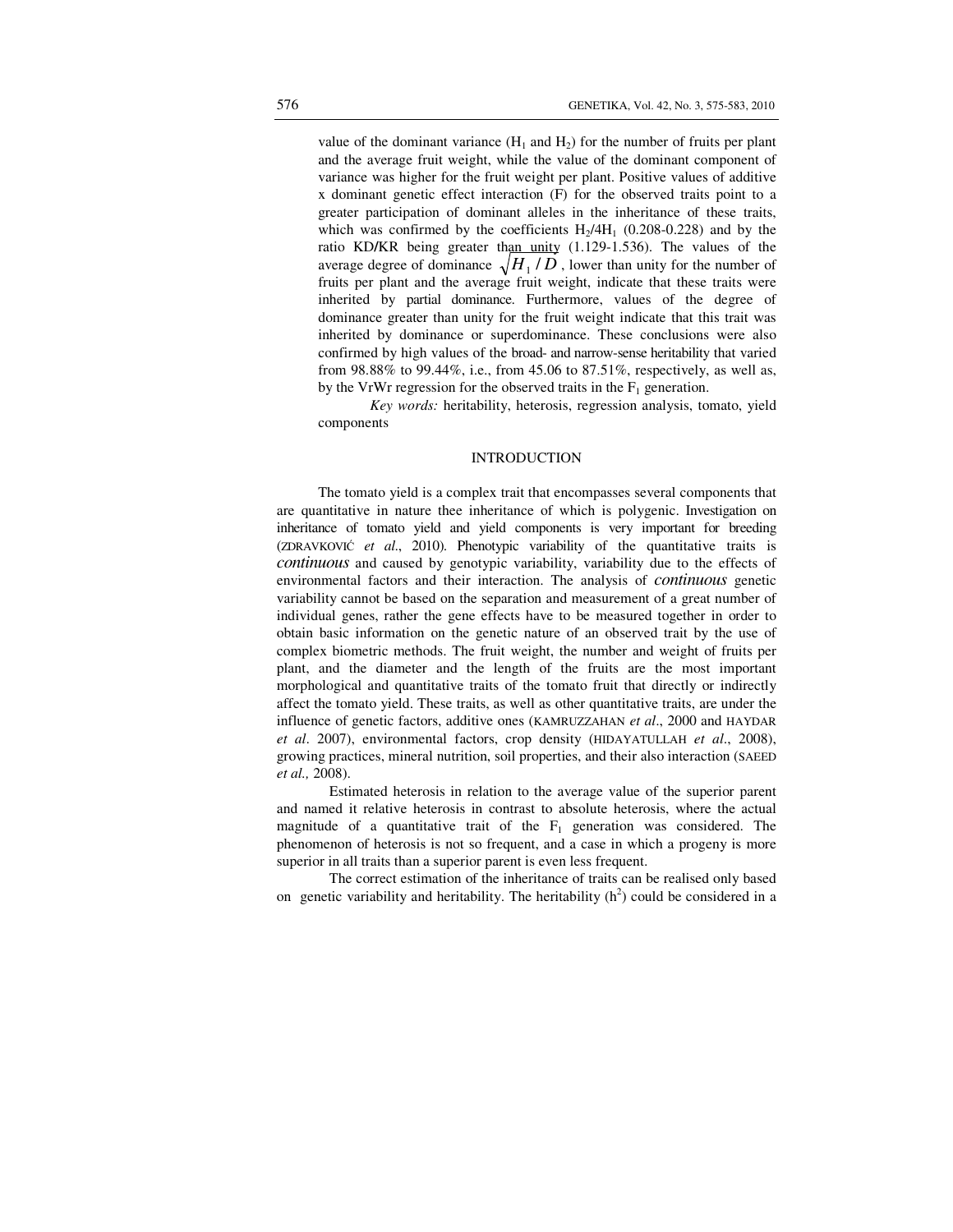broad and narrow sense. The definition of genetic parameters, which determinate heredity modes is a necessary precondition for establishing the suitable methodology for breeding (ZEČEVIĆ *et al*., 2007). Analysis of genetic variance components as well as regression analysis has been performed by using the methods according to (MATHER and JINKS, 1971).The aim of the present study was to determine heterosis, components of variability and inheritance of traits of the observed tomato genotypes based on mean values, and to perform the Vr/Wr regression analysis.

## MATERIAL AND METHODS

 The following six tomato inbreds were selected for crossing: 1. B-99 (an inbred originating from a local tomato population from Boljevac) 2. Ma-127 ( an inbred originating from a local tomato population from Mali Zvornik) 3. M-29 (an inbred originating from a local tomato population from Mačva), 4. ZJ-17 (an inbred originating from a local tomato population from Zaječar) 5. Kz-13 (an inbred derived from the variety Kazanova) and 6. Az-09 (an inbred derived from the variety Arizona). The inbreds originate from local and introduced breeding material. Crossing was realised after the method of complete diallel crosses without reciprocal crosses. Parents and  $F_1$  hybrids were analysed for the following traits: the average fruit weight, the number of fruits per plant and the fruit weight per plant (g). The average number of fruits per plant and the fruit weight per plant were determined on samples of 10 plants per replication, while the average fruit weight was estimated on samples of 20 fruits per replication for parents and hybrid combinations. The threereplicate trial was set up according to the randomised complete block design in Bijeljina in 2007. Superior-parent heterosis was estimated based on mean values. The components of genetic variance, the regression analysis, the narrow- sense heritability and broad-sense heritability were estimated.

# RESULTS AND DISCUSSION

 The observed tomato inbreds, originating from local and introduced breeding material, differed in the average values of the studied traits (Table 1 and Table 2).The number of fruits per plant was on average lower in the hybrids and varied from 16.79 (Az-09) to 41.97 (Kz-13) in the parents, while the corresponding values in their hybrids varied from 15.13 to 36.47 (ZJ-17 x Kz-13, Table 1). The average fruit weight varied inversely with the number of fruits. The variation interval in the parental inbreds, *i.e.* hybrids, ranged from  $64.66$  (Kz-13) to  $231.63$  g (Az-09), *i.e.* from 84.76 (B-99 x Kz-13) to 181.20 g (Ma-127 x Az-09), respectively. The fruit weight per plant (yield) varied from 2064.50 (ZJ-17) to 3418.24g (Az-09) in the inbreds and from 2027.79 (Ma-127 x ZJ-17) to 3705.59 g (M-29 x Az-09) in the hybrids. The highest values of heterosis were detected in the hybrids: B-99 x Az-09 for the number of fruits per plant, B-99 x Ma-127 for the average fruit weight and in ZJ-17 x Kz-13 for the fruit weight per plant (Table 3). Heterosis for the number of fruits per plant varied from -17.56 (Ma-127 x Az-09) to 19.21% (B-99 x Az-09). Heterosis for the average fruit weight was positive only in four hybrids and ranged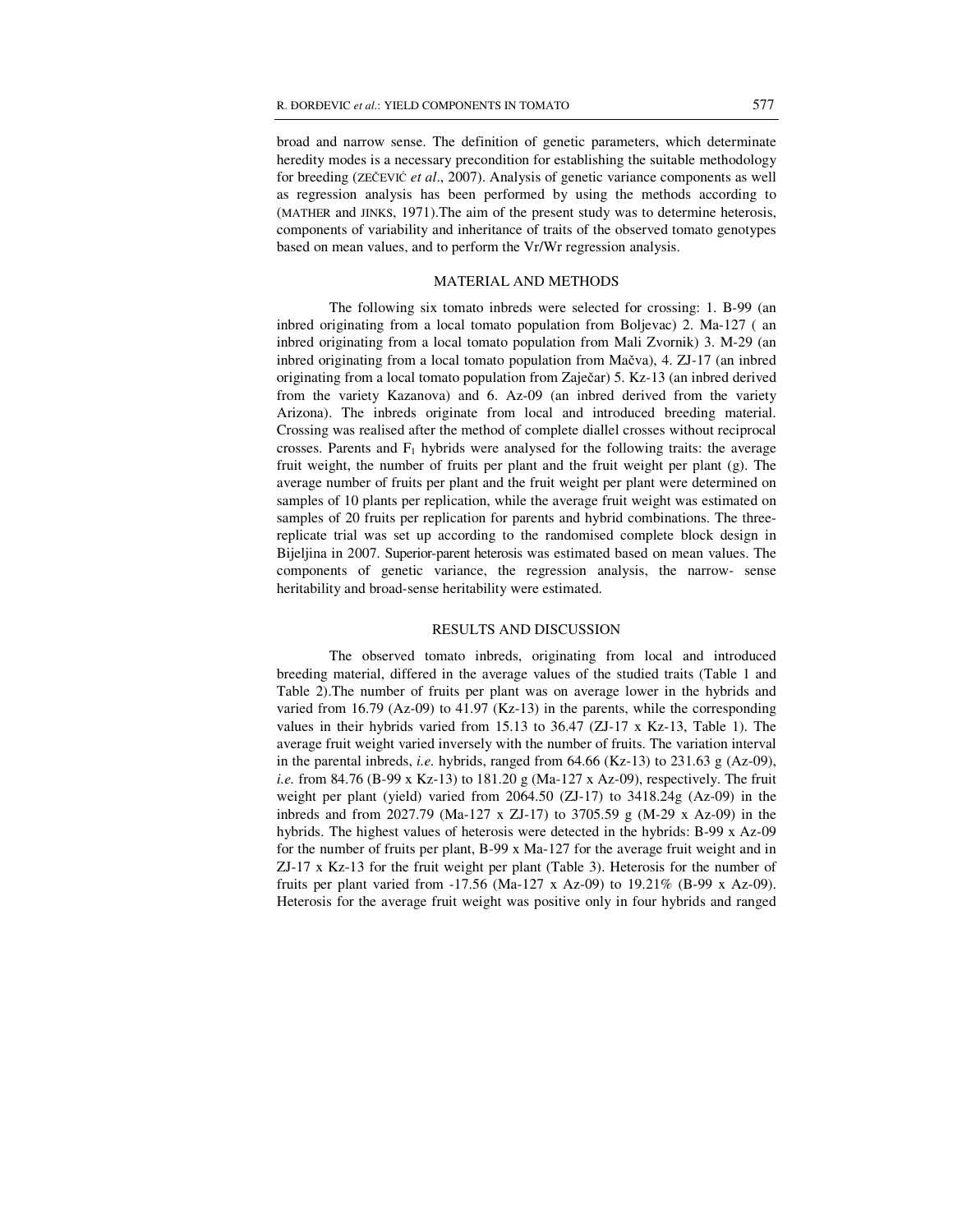from -31.39 (Kz-13 x Az-09) to 12.98% (B-99 x Ma-127). Furthermore, heterosis for the total fruit weight per plant was negative in the majority of tomato hybrids and varied from -22.34 (Ma-127 x Az-09) to 33.45% (ZJ-17 x Kz-13). High values of heterosis are the result of non additive genetic effects and are mainly obtained in cases when a superdominance genetic effect is important in the inheritance of a certain trait (ZDRAVKOVIĆ *et al*. 2000, SEČANSKI *et al.* 2004, HAYDAR *et al.,* 2007 and ŽIVANOVIĆ *et al.* 2007).

*Table 1. Mean values of the studied tomato traits* 

| Genotype              | <i>ric bination romano ri attio</i><br>No. of fruit per plant | Fruit weight (g) | Fruit weight per plant (g) |
|-----------------------|---------------------------------------------------------------|------------------|----------------------------|
| $B-99$                | 27.01                                                         | 107.74           | 2645.48                    |
| Ma-127                | 19.91                                                         | 170.27           | 3085.41                    |
| $M-29$                | 23.42                                                         | 127.71           | 2709.66                    |
| $ZJ-17$               | 21.88                                                         | 104.64           | 2064.50                    |
| $Kz-13$               | 41.97                                                         | 64.66            | 2418.40                    |
| $Az-09$               | 16.79                                                         | 231.63           | 3418.24                    |
| B-99 x Ma-127         | 25.65                                                         | 146.87           | 3261.36                    |
| B-99 x M-29           | 26.21                                                         | 112.49           | 2551.33                    |
| B-99 x ZJ-17          | 23.48                                                         | 107.27           | 2319.79                    |
| $B-99 \times Kz-13$   | 28.66                                                         | 84.76            | 2245.57                    |
| B-99 x Az-09          | 26.11                                                         | 168.60           | 3923.59                    |
| Ma-127 x M-29         | 21.75                                                         | 131.16           | 2576.72                    |
| Ma-127 x ZJ-17        | 21.58                                                         | 102.17           | 2027.79                    |
| Ma-127 x Kz-13        | 31.51                                                         | 85.16            | 2399.35                    |
| $Ma-127 \times Az-09$ | 15.13                                                         | 181.20           | 2525.29                    |
| M-29 x ZJ-17          | 24.70                                                         | 114.56           | 2588.81                    |
| $M-29$ x Kz-13        | 28.98                                                         | 100.63           | 2651.29                    |
| $M-29x$ Az-09         | 22.65                                                         | 176.97           | 3705.59                    |
| $ZJ-17 \times Kz-13$  | 36.47                                                         | 91.22            | 2991.30                    |
| $ZJ-17$ x Az-09       | 22.84                                                         | 150.53           | 3043.28                    |
| Kz-13 x Az-09         | 30.94                                                         | 101.64           | 2811.67                    |
| LSD 0.05              | 1.32                                                          | 9.49             | 166.38                     |
| LSD 0.01              | 1.76                                                          | 12.69            | 222.61                     |

| Table 2: ANOVA, mean squares (MS) of tomato traits |  |  |  |
|----------------------------------------------------|--|--|--|
|----------------------------------------------------|--|--|--|

| Source of   | df | No. of fruit | Fruit weight | Fruit weight per plant |
|-------------|----|--------------|--------------|------------------------|
| variation   |    | per plant    |              |                        |
| Replication |    | 1.78         | 83.94        | 7470.57                |
| Genotype    | 20 | $114.55**$   | 4984.46**    | 763358.38**            |
| Error       | 40 | 0.64         | 33.05        | 10166.17               |

\*\* P≤0.01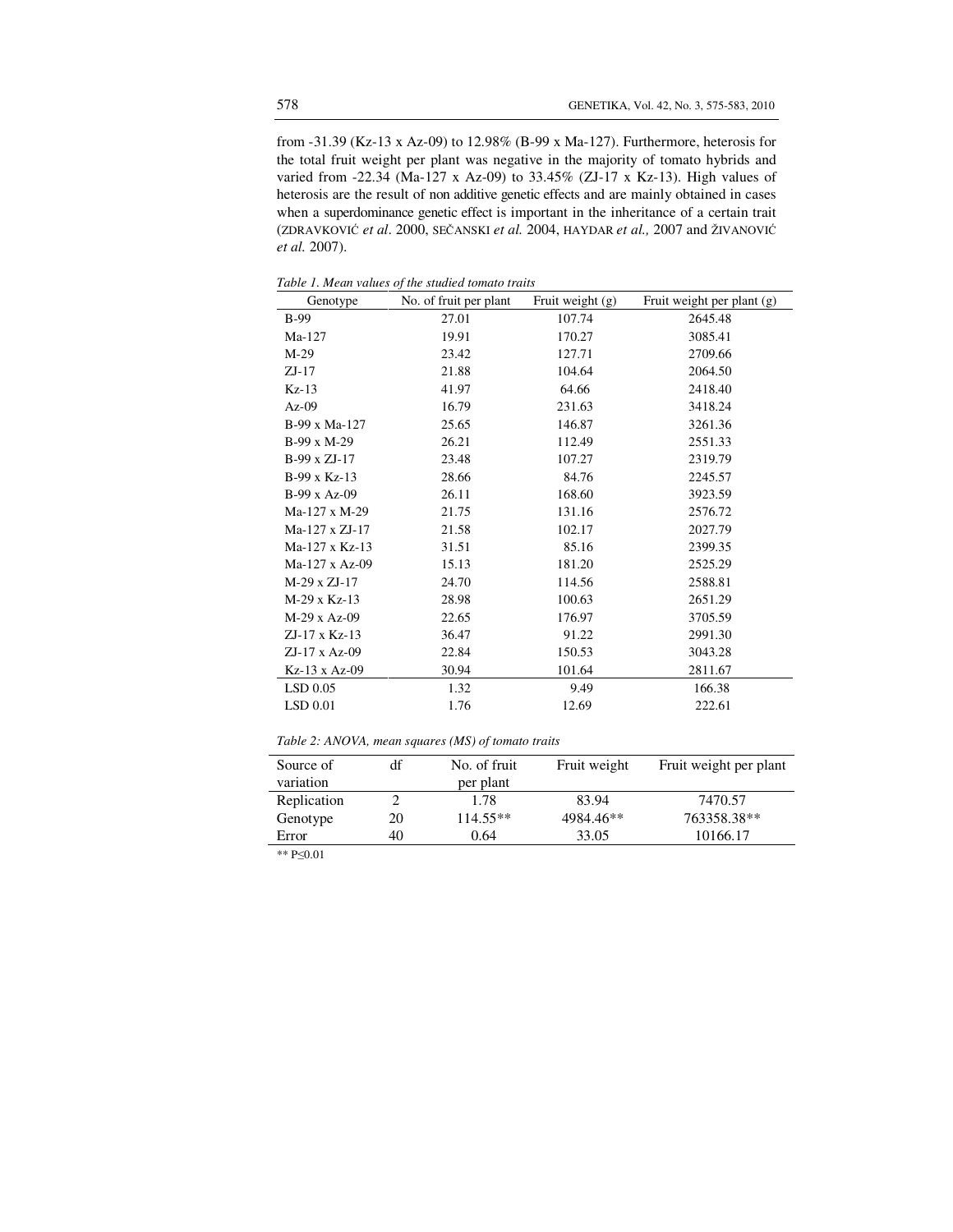| Genotype              | No. of fruit per | Fruit weight | No. of fruit per |
|-----------------------|------------------|--------------|------------------|
|                       | plant            |              | plant            |
| $B-99 \times Ma-127$  | 9.34             | 12.98        | 13.82            |
| $B-99 \times M-29$    | 5.93             | $-4.44$      | $-4.71$          |
| $B-99 \times ZJ-17$   | $-3.94$          | 1.01         | $-1.49$          |
| $B-99 \times Kz-13$   | $-16.90$         | $-1.66$      | $-11.31$         |
| $B-99 \times Az-09$   | 19.21            | $-0.55$      | 29.41            |
| $Ma-127 \times M-29$  | 0.40             | $-11.96$     | $-11.07$         |
| $Ma-127 \times ZJ-17$ | 4.11             | $-25.67$     | $-21.25$         |
| $Ma-127 \times Kz-13$ | 1.84             | $-27.50$     | $-12.81$         |
| $Ma-127 \times Az-09$ | $-17.56$         | $-9.83$      | $-22.34$         |
| $M-29 \times ZJ-17$   | 9.05             | $-1.39$      | 8.45             |
| $M-29 \times Kz-13$   | $-11.36$         | 4.62         | 3.40             |
| $M-29$ x Az-09        | 12.67            | $-1.50$      | 20.94            |
| $ZJ-17 \times Kz-13$  | 14.23            | 7.76         | 33.45            |
| $ZJ-17 \times Az-09$  | 18.13            | $-10.47$     | 11.01            |
| $Kz-13$ x Az-09       | 5.32             | $-31.39$     | $-3.65$          |

*Table 3. Heterosis (%) of tomato hybrids* 

Values of the additive components of variance (D) were greater than the dominant ones  $(H_1 \text{ and } H_2)$  for the number of fruits per plant and the fruit weight (Table 4). On the other hand, the dominant variance for the fruit weight per plant was greater than the additive variance. Similar results were obtained by HAYDAR *et al.* (2007). The positive values of the additive x dominant genetic effect interaction (F) for all observed traits indicate that the participation of the dominant genes in the inheritance of these traits was greater. This was confirmed by the coefficients of H2/4H1, which varied from 0.208 to 0.228, and by the ratios Kd/Kr being greater than unity  $(1.129, 1.536)$ . Lower than unity values of the average degree of dominance  $\sqrt{H_1/D}$  for the number of fruits per plant and the average fruit weight indicate that these traits were inherited by partial dominance. On the other hand, higher than unity values of the degree of dominance for the fruit weight per plant indicates that this trait was inherited by dominance or superdominance. This mode of inheritance for the observed traits could have been expected as the existence of a greater number of genes with a cumulative effect was already established for them in studies perfomed by IBARBIA *et al.* (1995) and BHARDWAY and SHARMA (2005). These conclusions were also confirmed by the high values of the broad-sense heritability, which varied from 98.88% to 99.44% and by the exceptionally low values of the narrow-sense heritability, as well as, by the values of the VrWr regression for the observed traits in the  $F_1$  generation (Graphs 1,3). This was also corroborated by the results on broad-sense heritability for these traits obtained by HIDAYTULLAH *et al*., (2008). Narrow-sense heritability was remarkably reduced in the fruit weight per plant (45.06%; Table 4). Approximate values and this mode of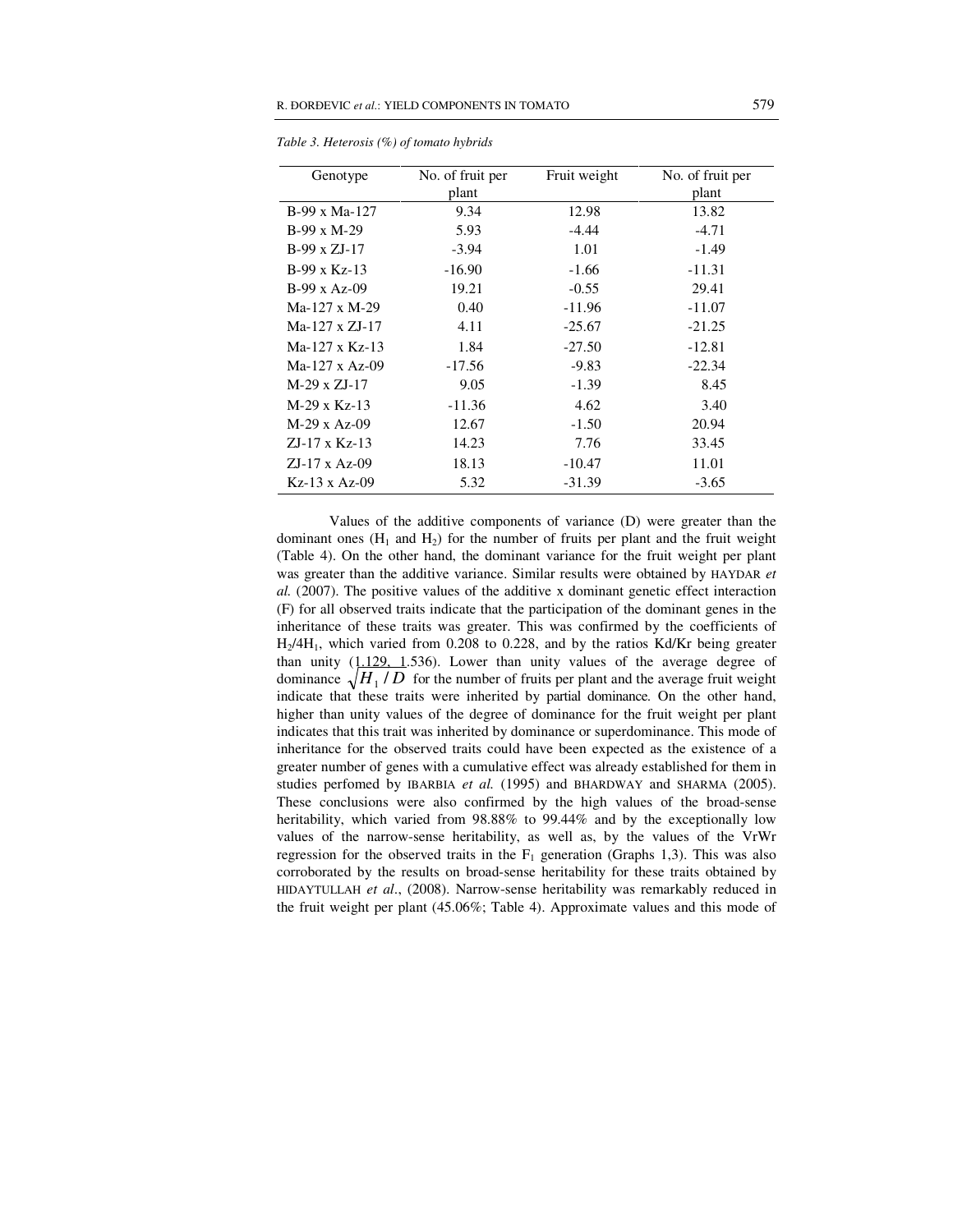inheritance for the observed traits were presented by IBARBIA *et al.*, (1995) and HAYDAR *et al.*, 2007 in their studies*.* The relatively low values of narrow-sense heritability were caused by low additive genetic effects, greater effects of environmental factors and a high frequency of dominant alleles (MOHANTY, 2002). Similar values of heritability for these traits were presented by ZDRAVKOVIĆ *et al.*(2000), HAYDAR *et al.* (2007), HIDAYATULLAH *et al.* (2008) and SAEED *et al.* (2008).

The regression lines are is close to a limiting parabola for the average fruit weight and the number of fruits per plant, which indicate to additive genetic effects for these traits (Graphs 1 and 2). This is in accordance with the calculated value of the average degree of dominance ( $\sqrt{H_1/D}$ ), which was lower than unity (Table 4). The regression line for the stated traits intersects the *Wr* ordinate above the point of origin  $(a > 0)$ , which indicates a partial dominant gene action for the inheritance of these traits (Graphs 1 and 2). The scatter of the array points indicates to parental genetic divergence. According to the position of the parental genotypes in relation to the regression line and the remoteness from the point of origin it can be observed that inbreds Kz-13 and ZJ-17 were donors of a greater number of dominant genes for the average fruit weight, while the inbreds Ma-127 and Az-09 were donors recessive genes (Graph 1). The greater participation of dominant, *i.e.* recessive genes for the number of fruits per plant was recorded in inbreds B-99 and M-29, *i.e.* Ma-127, ZJ-17 and Az-09, respectively (Graph 2). The regression line for the fruit weight per plant intersects the *y* ordinate bellow the point of origin indicating superdominance in the inheritance of this trait (Graph 3). This is in accordance with the value of the average degree of dominance  $\sqrt{H_1/D}$  (Table 4), which was higher than unity.

| Components of genetics | No. of fruit per plant | Fruit weight | Fruit weight per plant |
|------------------------|------------------------|--------------|------------------------|
| variance               |                        |              |                        |
| D                      | 79.255                 | 3437.83      | 226067.20              |
| H1                     | 29.887                 | 925.340      | 745550.75              |
| H <sub>2</sub>         | 27.222                 | 770.473      | 649714.06              |
| F                      | 20.569                 | 739.153      | 49850.650              |
| Е                      | 0.212                  | 11.017       | 3388.724               |
| H2/4H1                 | 0.228                  | 0.208        | 0.218                  |
| U                      | 0.649                  | 0.705        | 0.679                  |
| V                      | 0.351                  | 0.295        | 0.321                  |
| /D                     | 0.614                  | 0.519        | 1.816                  |
| Kd/Kr                  | 1.536                  | 1.523        | 1.129                  |
| Vp                     | 79.470                 | 3448.84      | 229455.920             |
| Vr                     | 22.270                 | 912.430      | 232418.580             |
| Wr                     | 34.520                 | 1535.96      | 101135.730             |
| Vr                     | 15.360                 | 714.300      | 68296.700              |
| $h^2$ n.s.             | 0.8138                 | 0.8751       | 0.451                  |
| $h^2b.s.$              | 0.9944                 | 0.9932       | 0.989                  |

*Table 4. Components of genetics variability and heritability for tomato traits*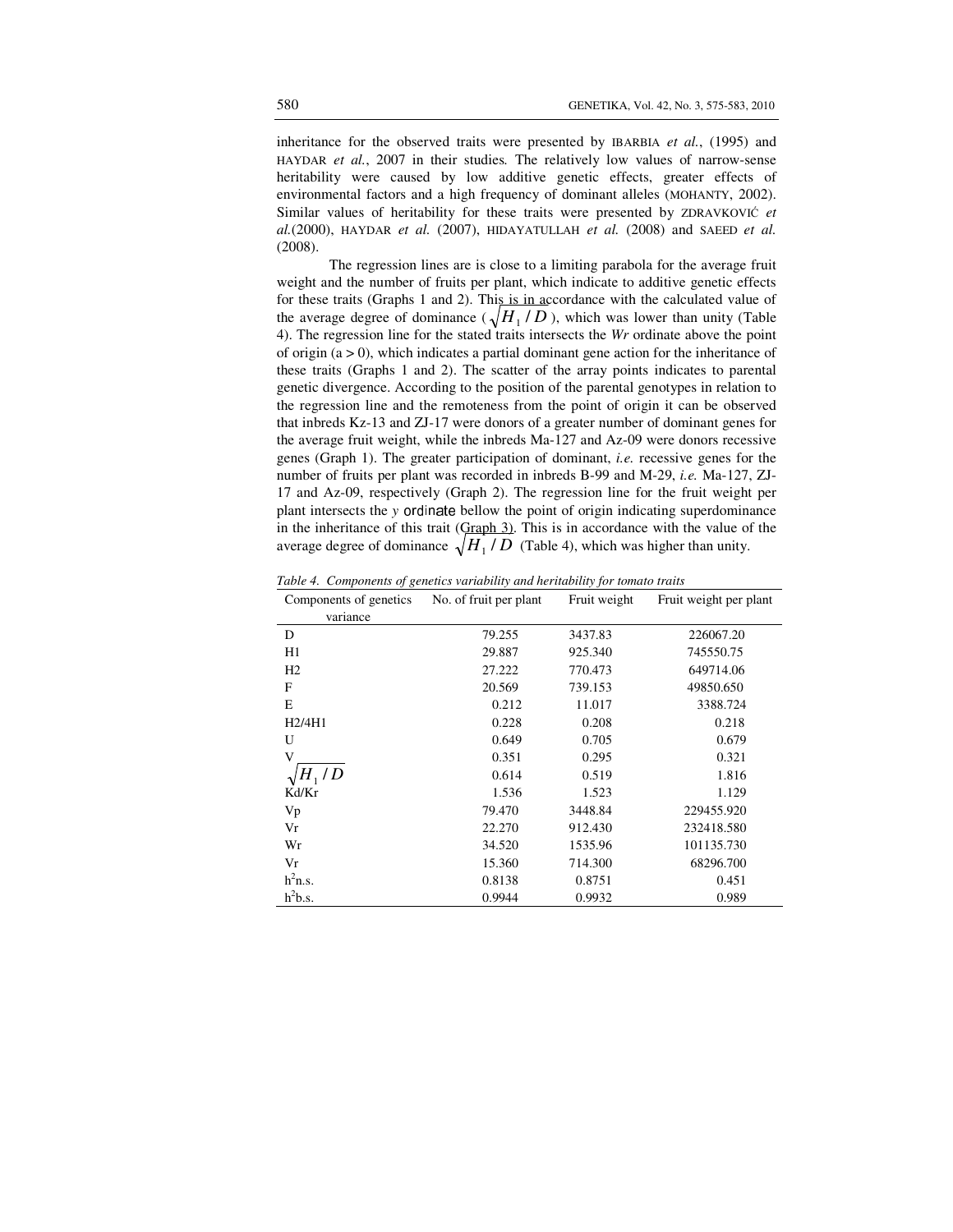

Graph 1: VrWr regression for the fruit weight Graph 2: VrWr regression for No. of fruit per





Graph 3: VrWr regression for the fruit weight per plant

### **CONCLUSION**

Based on the diallel crosses (without reciprocal crosses) of six divergent tomato genotypes, the mode of inheritance and components of genetic variance for the number of fruits per plant, average fruit weight and the fruit weight per plant were determined. The studies were based on the data obtained by analyses of the parents and the  $F_1$  generation. The observed genotypes differed significantly from each other. Heterosis for the total fruit weight per plant was negative in the majority of the hybrids. High heterosis is a result of the effects of non-additive genes. The analysis of the components of variance showed that the additive genetic effects mainly participated in inheritance of the number of fruits per plant and the average fruit weight, while the dominant variance for the fruit weight per tomato plant was greater than the additive variance. The number of fruits per plant and the fruit weight were inherited by partial dominance, while the fruit weight per plant was inherited be dominance or superdominance. These conclusions were also confirmed by the high values of the broad-sense heritability and the exceptionally low values of the narrow-sense heritability, as well as, by VrWr regression analysis. The estimated high heritability values also indicate to significant participation of additive genes. According to obtained results following conclusion can be drawn: genotypes with high mean values for the number of fruits per plant and the fruit weight should be selected in tomato breeding for yield.

> Received, March 2<sup>nd</sup>, 2010 Accepted, December  $6<sup>th</sup>$ , 2010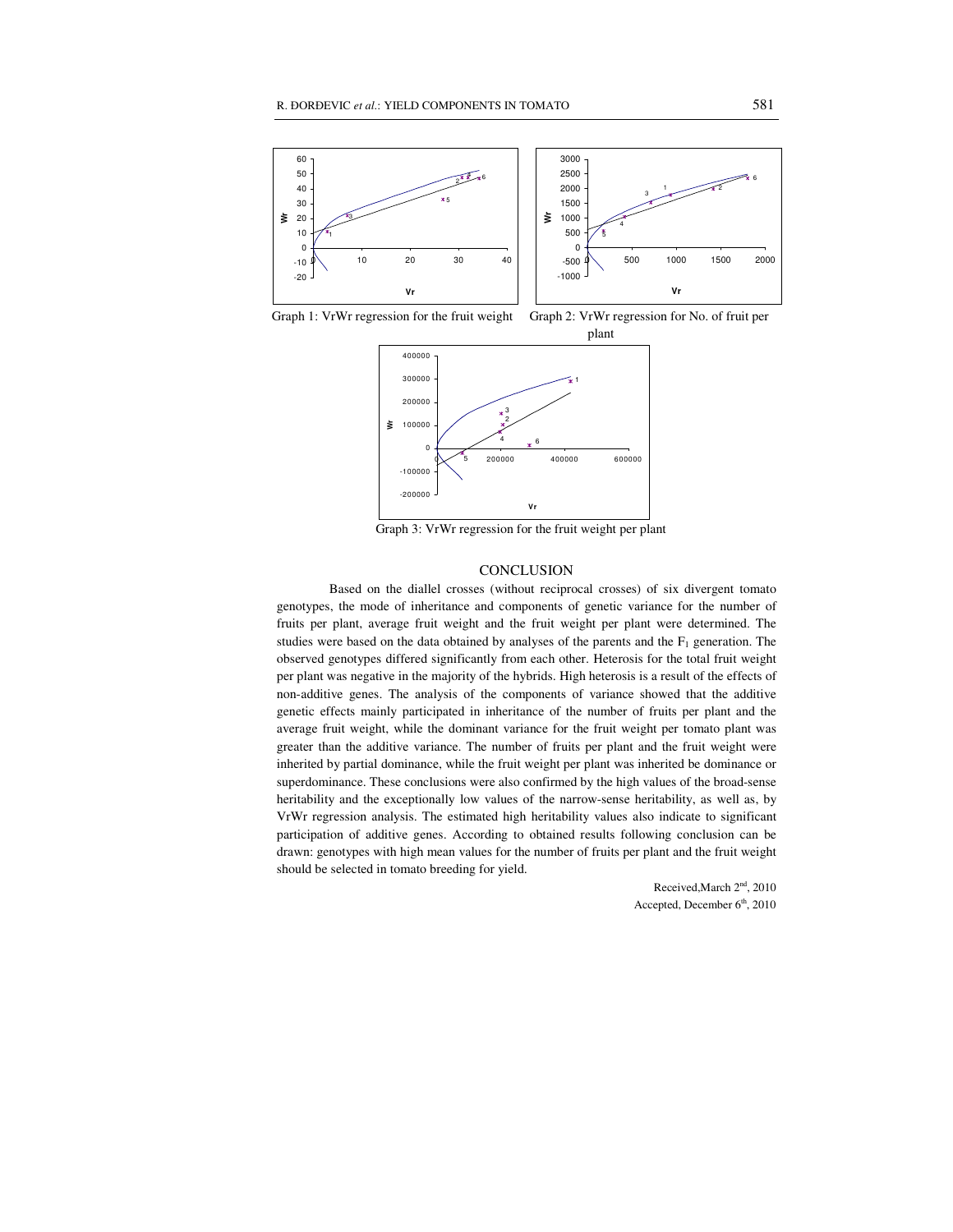### REFERENCES

- BHARDWAY, N.V. and M.K. SHARMA (2005): Genetic parameters and association in tomato. Bangladesh J. Agric. Res., *30* (1): 49-56.
- HAYDAR, A.M., A. MANDAL, M.M. HANNAN, R. KARIM, M.A. RAZVY, U.K. ROY and M. SALAHIN (2007): Studies on genetic variability and interrelationship among the different traits in tomato (*Lycopersicum esculentum* Mill.). Middle-East J. Sci. Res. *2* (3-4): 139-142.
- HIDAYTULLAH, S.A., JATOI, A. GHAFOOR and T. MAHMOOD (2008): Path coefficient analysis of yield components in tomato *Lycopersicum esculentum*). Pak. J. Bot. *40* (2): 627-635.
- IBARBIA, H.H., H.M. HASSAN and M.A.E. WAHB-ALLAH (1995): Heterosis and heritability estimation for some characters of some tomato cultivars and their hybrid combinations. Alexandria J. Agric. Res. *40* (2): 265-276.
- KAMRUZZAHAN, M., M. HOSSION, R. ISLAM and M.F. ALAM (2000): Variability and correlation studies in tomato (*Lycopersicum esculentum* Mill.). Bangladesh J. Genet. Biotech. *1* (1): 21-26.
- MATHER, K. and J. L. JINKS (1971): Introduction to Biometrical Genetics. Chapman and Hall, London, pp. 249-280.
- MOHANTY, B. K. (2002): Studies on variability, heritability, interrelationship and path analysis in tomato. Ann. Agric. Res. 33: 65-69.
- SAEED, A., A.A. KHAN, I. DIN, N. SAEED and M.A. ALAM (2008): Effects of NaCl on different yield components of tomato (*Lycoperesicum esculentum* Mill). Pak. J. Agri. Sci. *45* (3): 29-35.
- SEČANSKI, M., T. ŽIVANOVIĆ, G. TODOROVIĆ and G. ŠURLAN-MOMIROVIĆ (2004): Components of genetics variability and heritability of grain yield of silage maize. Genetika, *36* (2): 121-132.
- ZDRAVKOVIĆ, J., Ž. MARKOVIĆ, M. MIJATOVIĆ, B. ZEČEVIĆ, M. ZDRAVKOVIĆ (2000): Epistatic gene effects on the yield of the parents of F<sub>1</sub>, F<sub>2</sub>, BC<sub>1</sub> and BC<sub>2</sub> progeny. Acta Physiologiae Plantarum, 22 (3) 261-266.
- ZDRAVKOVIĆ, J, N. PAVLOVIĆ, Z. GIREK, M. ZDRAVKOVIĆ and D. CVIKIĆ (2010): Characteristics important for organic breeding of vegetable crops. Genetika, Vol.*42*, No.2, 223-233.
- ZEČEVIĆ, B., R. DJORDJEVIĆ, N.PAVLOVIĆ, M. MIJATOVIĆ and Ž.MARKOVIĆ (2007): The Effect of Parent's Germplasm on Yield Components of F1, F2 and F3 Generations of Pepper Hybrids (*Capsicum annuum* L.). Proceedings of the Third Balkan Symposium on Vegetable and Potatoes, Bursa, Turkey, Acta Horticulturae, *729*, 95 - 99.
- ŽIVANOVIĆ, T., R. DJORDJEVIĆ, S. DRAŽIĆ, M. SEČANSKI and M. KOSTIĆ (2007): Effects of recombinations on variability and heritability of traits in maize populations with exotic germplasm. Biotechnology and biotechnology equipment, Vol *21*, No. 229 – 235